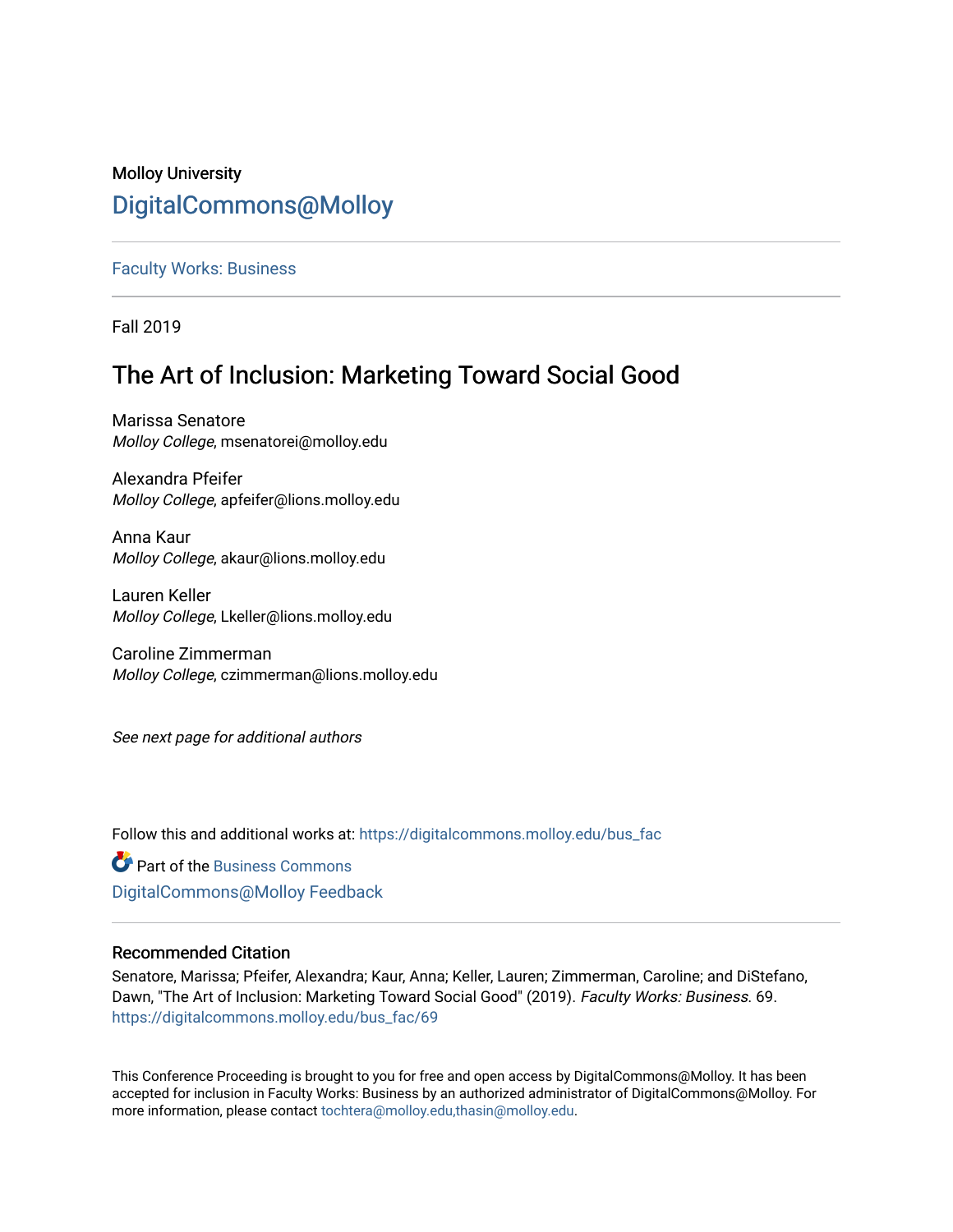# Authors

Marissa Senatore, Alexandra Pfeifer, Anna Kaur, Lauren Keller, Caroline Zimmerman, and Dawn DiStefano

This conference proceeding is available at DigitalCommons@Molloy: [https://digitalcommons.molloy.edu/bus\\_fac/69](https://digitalcommons.molloy.edu/bus_fac/69)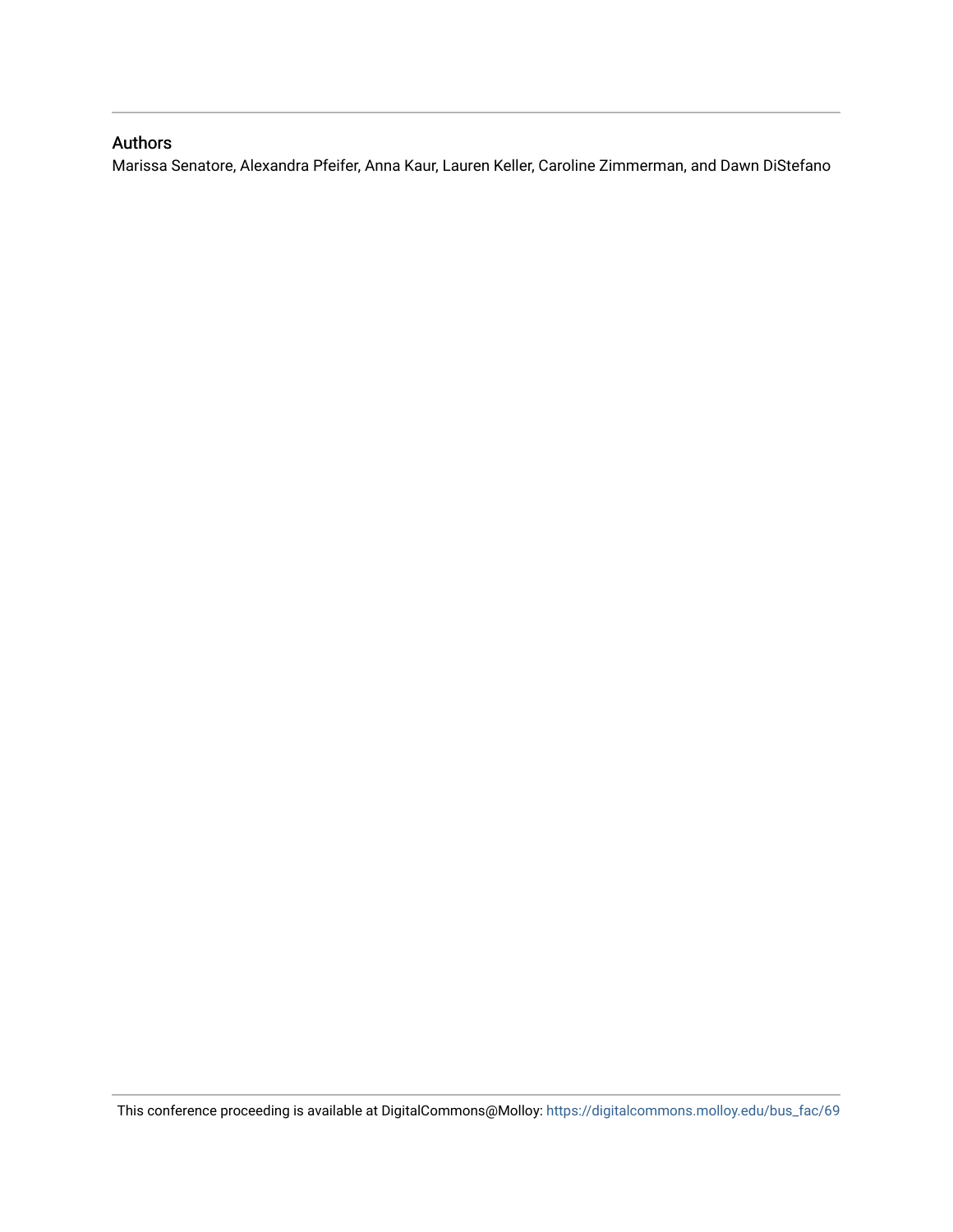# **The Art of Inclusion: Marketing Toward Social Good**

*Marissa Senatore*

Molloy College 1000 Hempstead Ave. Rockville Centre, NY 11769 USA *msenatorei@lions.molloy.edu*

*Alexandra Pfeifer* Molloy College 1000 Hempstead Ave. Rockville Centre, NY 11769 USA *apfeifer@lions.molloy.edu*

*Lauren Keller* Molloy College 1000 Hempstead Ave. Rockville Centre, NY 11769 USA *lkeller@lions.molloy.edu*

*Caroline Zimmerman* Molloy College 1000 Hempstead Ave. Rockville Centre, NY 11769 USA *czimmerman@lions.molloy.edu*

*Anna Kaur*

Molloy College 1000 Hempstead Ave. Rockville Centre, NY 11769 USA *akaur@lions.molloy.edu*

*Dawn DiStefano* Molloy College 1000 Hempstead Ave. Rockville Centre, NY 11769 USA *ddistefano@molloy.edu*

# *ABSTRACT*

The theme of this research emerges from a pedagogical philosophy that it is essential to learn the significance that business has upon society while working with a neighborhood non-profit. Undergraduate Business students from Molloy College pitch their business and marketing recommendations to a local non-profit supporting the mission of the College through transformative learning. Having students enter into the business world where profit is a healthy by-product, but acquiring the proper disposition in the process is critical toward today's career development. The Capstone project helps develop tomorrow's sought out ethical and social leaders. The learning activity leading to this learning outcome requires the undergraduate business students to experience this type of real-world project. The students are presented with an opportunity to study the most prevalent issues their assigned non-profit is facing and they are to collectively make a set of turnkey recommendations that will ultimately lead to social good.

## **Keywords**

Educational programs, developmental disabilities, marketing, social responsibility, non-profits

The Spring semester 2019 Undergraduate Capstone Class was divided into three consulting teams. These teams represent creative consulting firms that partnered with a local non-profit faced with real-world problems. This paper harnesses the work produced by the students under the consulting firm named "Caalm Consulting." The team used the Bloomberg Philanthropies, "Mayor's Challenge" application to guide the consulting experience through the following four stages: 1) establishing a solution-driven vision, 2) developing a turnkey implementation plan, 3) determining the impact of the plan, and 4) determining if the solution can be replicated.

## **1 THE CONSULTING PROBLEM**

The client is the *Mary Quinn's Mark Foundation.* This organization is experiencing exponential growth on Long due to its roots in Floral Park, NY. It is looking to expand its mission of inclusion and significantly grow its donor base over the next several years. The way it intends to do this is to grow its educational programs for individuals with developmental disabilities and incorporating the spirit of inclusion in all of its efforts.

In summary, *Mary Quinn's Mark* is looking to build its brand through inclusive marketing efforts. The organization is trying to cultivate local family, friends, businesses, and donors to create sustainable relationships to increase brand awareness and the benefits of inclusion. The organization is experiencing steady growth, however, its expenses are equally growing and it has limited resources to maintain sustainable growth. The consulting problem is the need to optimize resources while continuing to expand the efforts of the *Mary Quinn's Mark Foundation*.

## **2 THE VISION**

The vision for Caalm Consulting's recommendation is to have the non-profit increase brand awareness by expanding its partnerships across Long Island by providing new and inclusive classes/activities (e.g. culinary classes, yoga classes, and music therapy classes) to better the lives of those it serves.